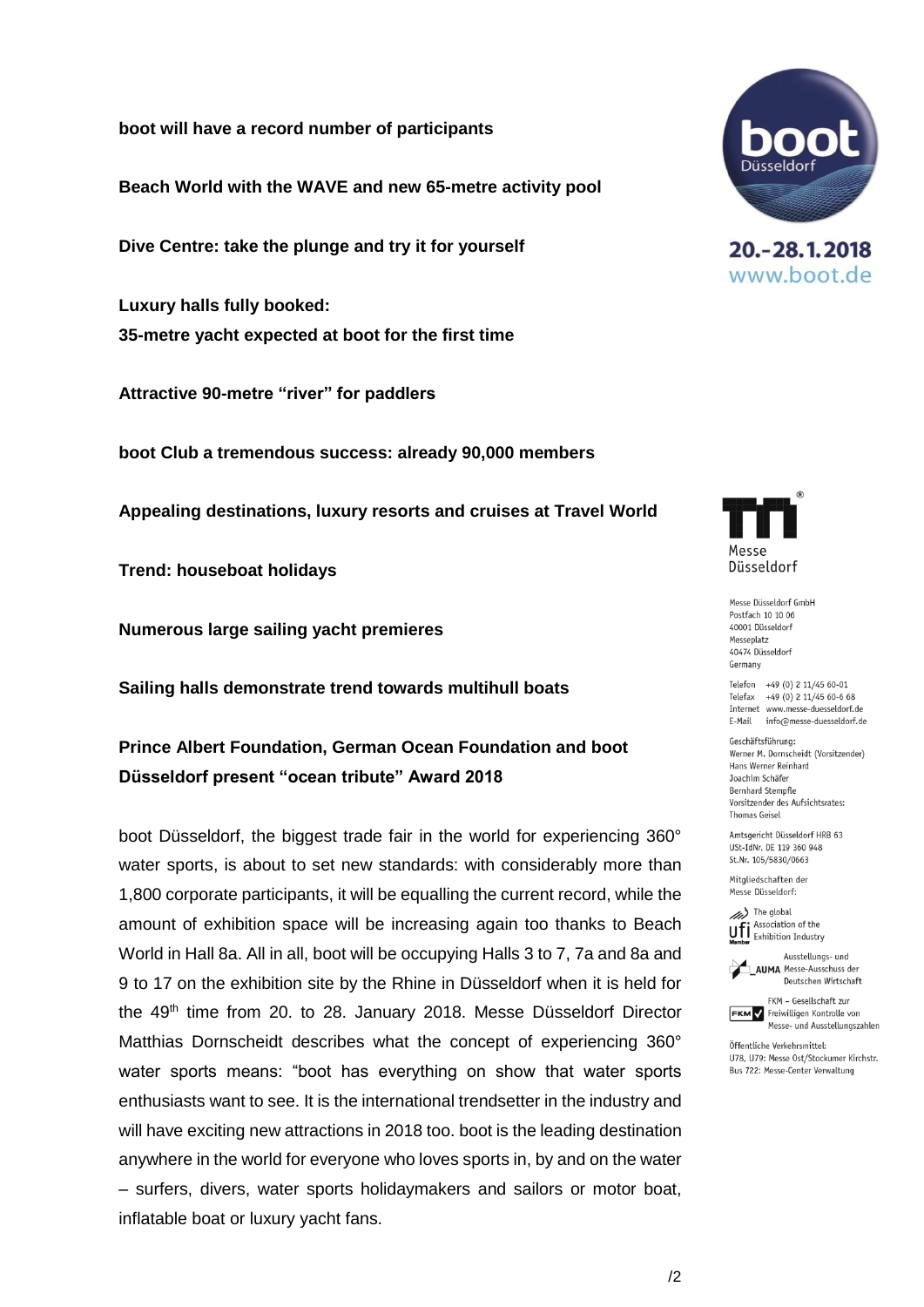SUP continues to be the mega-trend in the water sports field. Stand-up paddling is variable and can be enjoyed in practically any water and climatic conditions thanks to state-of-the-art neoprene suits. It is in addition easy for anyone to learn who knows how to swim comfortably. In view of this, boot 2018 is increasing the length of its activity pool to 65 metres. A particularly exhilarating version of SUP will be available there: the new foilboards make it possible to skim across the water very fast. With the tow-in facility, windsurfing will have innovative options at boot too. Hall 8a, which is more than 1,000 square metres larger than the trend sport halls in the past, provides sufficient space for action, fun and games. Victoria Marx, who is responsible for trend sports at boot, is delighted: "The WAVE created a stir when it premiered at boot 2017, so that international board manufacturers are joining in. We will therefore have the leading producers of trendy boards with us again in 2018 after years in which they were not represented. They will be highlighting all the boards and equipment in the brightly-lit Hall 8a with its 13,000 square metres of space." There will be fun and action in the flatwater pool (65 metres long and 1,400 square metres in size) every day from 10:00 to 18:00. Visitors who are interested in riding the authentic deepwater WAVE provided by the citywave corporation need to register at thewave.boot.de and book a slot before the trade fair. There will be slower and shallower waves for beginners as well as faster waves up to 1.50 metres high for experienced and professional visitors. Anyone who is so enthusiastic about surfing, SUP or windsurfing in Hall 8a that he would like to spend his next holidays practising these sports can make his reservation with international surfing schools and travel operators directly on the spot at boot 2018.

Diving has had mass appeal for a long time and is now more popular than ever. More and more diving options are available to enthusiasts – and they are no longer at remote travel destinations; on the contrary, they can instead be found in lakes, rivers and indoor diving facilities in the large European metropolitan areas too. The recreational diving Hall 3 has been the place for divers from all over Europe to meet at boot for many years. Once a year, experts from the community, hobby divers, leading manufacturers and diving tour operators come to boot Düsseldorf for a unique, nine-day diving party. The atmosphere is always infectious. The area around the diving pool and diving tower will be even more attractive in 2018. The Dive Centre



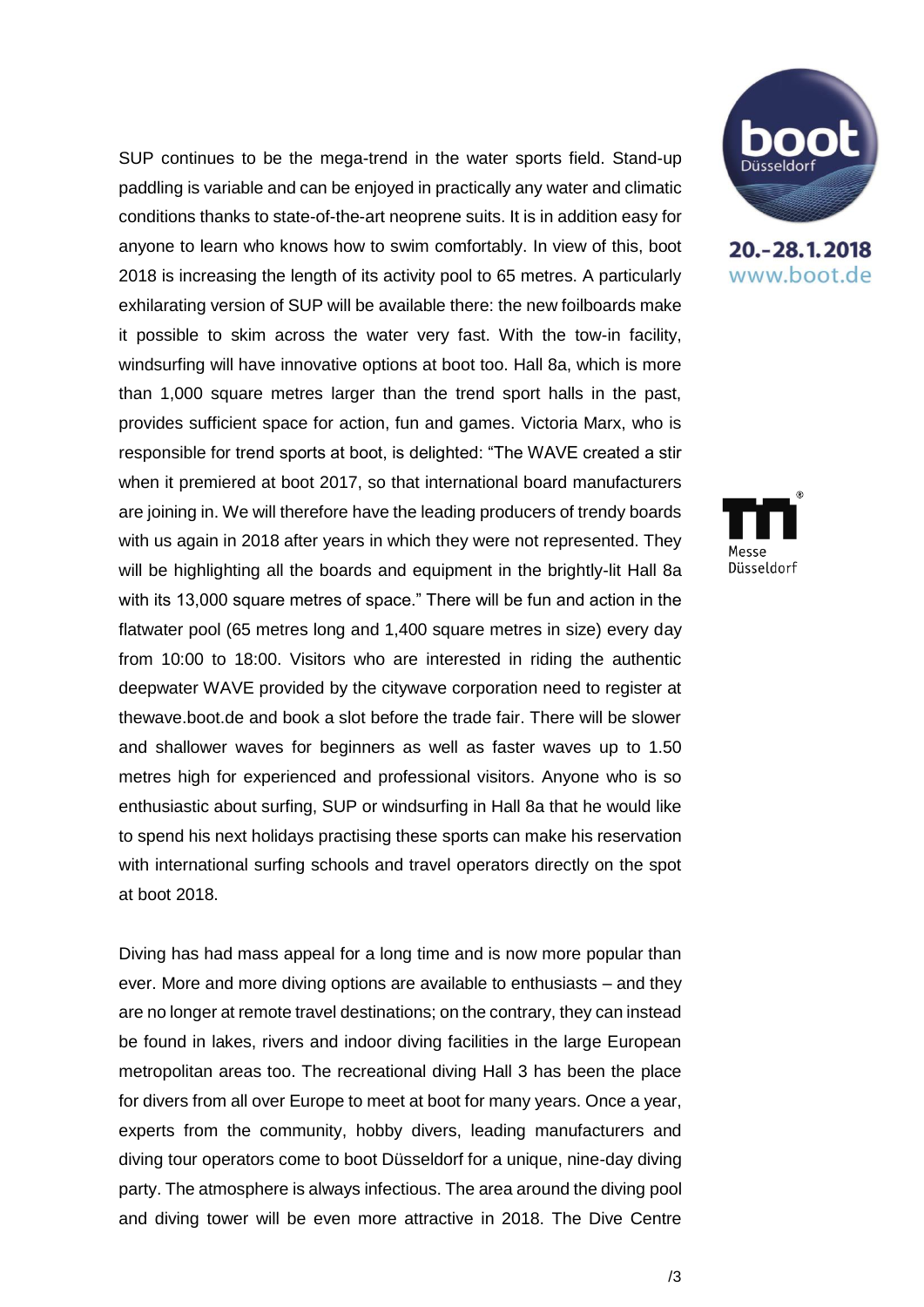designed like a diving base will appeal to all diving enthusiasts interested in shopping and networking with other like-minded visitors. This is where anyone can experience live how a pool and tower dive is prepared professionally.

Protection of the world's oceans and waterways has had high priority at boot for a long time. "love your ocean" has been the motto since boot 2017: it is a project launched by boot that has attracted plenty of public attention thanks to the partnership with the German Ocean Foundation as well as the Prince Albert II of Monaco Foundation and the environmental activist Emily Penn. Petros Michelidakis: "People are being galvanised by "love your ocean". It presents the possible ways that the industrial and scientific communities as well as society in general can already protect the world's oceans and climate today. The action stand in Hall 4 encourages anyone who is interested – including children – to get involved. I am very proud that boot is one of the pioneers in this field and provides a broad platform for it." Companies and projects that aim to protect oceans, waterways and the climate or present activities and underwater photography at Water Pixel World will be clustered round the "love your ocean" stand.

Following the start made in 2017, numerous suppliers of pleasure craft and tow boats will be on show in Hall 4 at boot 2018 too, where they will fit in well with the exhibits in the neighbouring halls.

Bookings for Halls 5, 6 and 7a have been excellent. There is plenty to see and admire in what are known as the luxury halls: from fast, streamlined tenders and fast tow-in motor boats to large luxury yachts. Michelidakis is excited: "Think of the classically beautiful motor boats from Frauscher or Riva, of luxurious creations by Princess or the Majesty from Gulfcraft, which will be on show at boot for the first time ..." Arne von Heimendahl, boot Project Manager, adds: "We are delighted that we will be even bigger, better and more diverse in the luxury sector in 2018 than we have always been in the past. It will be fascinating to watch the ships arrive that are coming to Düsseldorf via the Rhine. Their journey together on a pontoon will take them along the Rhine from Rotterdam to Düsseldorf, so that they will reach us at the beginning of January." Everyone who likes ships even more luxurious and even bigger will find his way into Hall 7a. This is where international shipyards that build yachts more than 40 metres long will be exhibiting. The



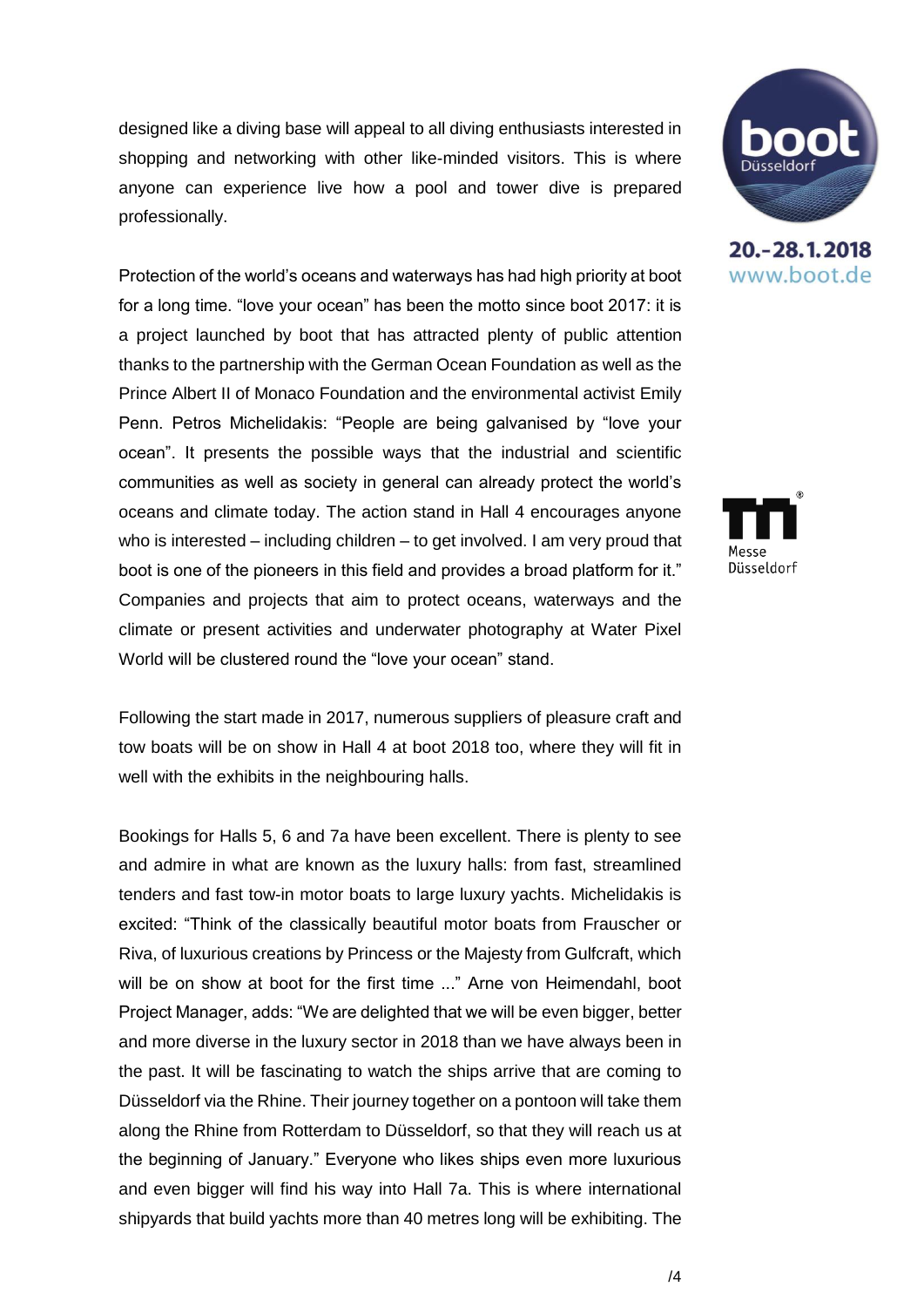focus of boot INTERIOR, which is being organised jointly by Delius-Klasing Verlag and boot Düsseldorf, is on the (luxurious) interior design of luxury yachts. "Nothing is left to be desired here. Not only luxury interior furnishings are being presented, however, but also special technical innovations", explains boot Director Michelidakis.

The luxury segment will be supplemented at boot 2018 by hosting the German Superyacht Conference held by the magazine boote EXCLUSIV on 24. January in the Tulip Inn right next to the Düsseldorf exhibition site. Top speakers will be talking about superyacht issues here. In 2018, they will include yacht designer André Hoek (Revival of the J Class), the Captain of the "Kamalaya" Christoph Schäfer (Superyacht cruising off the wellknown routes), yacht designer Ken Freivokh (The era of the gigasailors), the head of the Institute for Maritime Logistics at Harburg Technical University Hans-Georg Schnauffer, Fraunhofer IFF Professor Dr Carlos Jahn and the Departmental Manager for power converters and electric propulsion systems / maritime electromobility at the Fraunhofer IWES Dr. Ing. Marco Jung. Anyone who is interested can register for this conference directly at the website superyacht-conference.com. The Superyacht Conference is designed for the international trade visitors to boot Düsseldorf and the papers will be presented in German and English.

Halls 9 and 10 are devoted to motor boats and yachts, boats with outboard motors and jetskis. They are already fully booked months before boot 2018. Von Heimendahl: "There was a real run on these two halls this year. Everyone who is anyone in the international motor boat market will be represented here. Both newcomers and experienced boat owners will find an attractive selection of vessels in both halls." Newcomers will be able to obtain tips on the START BOATING stand in Hall 10. Initial insights under genuine conditions can be gained in the course of a virtual motor boat trip down the Rhine to the exhibition site, with experts on hand to give good advice.

Technical enthusiasts will think they are in paradise when they enter Hall 11. This is where motor boat owners and sailors can get the latest equipment and electronics for their ship. While experts from the boating community will be on hand at the Refit Centre to give advice about the restoration and renovation of second-hand boats.



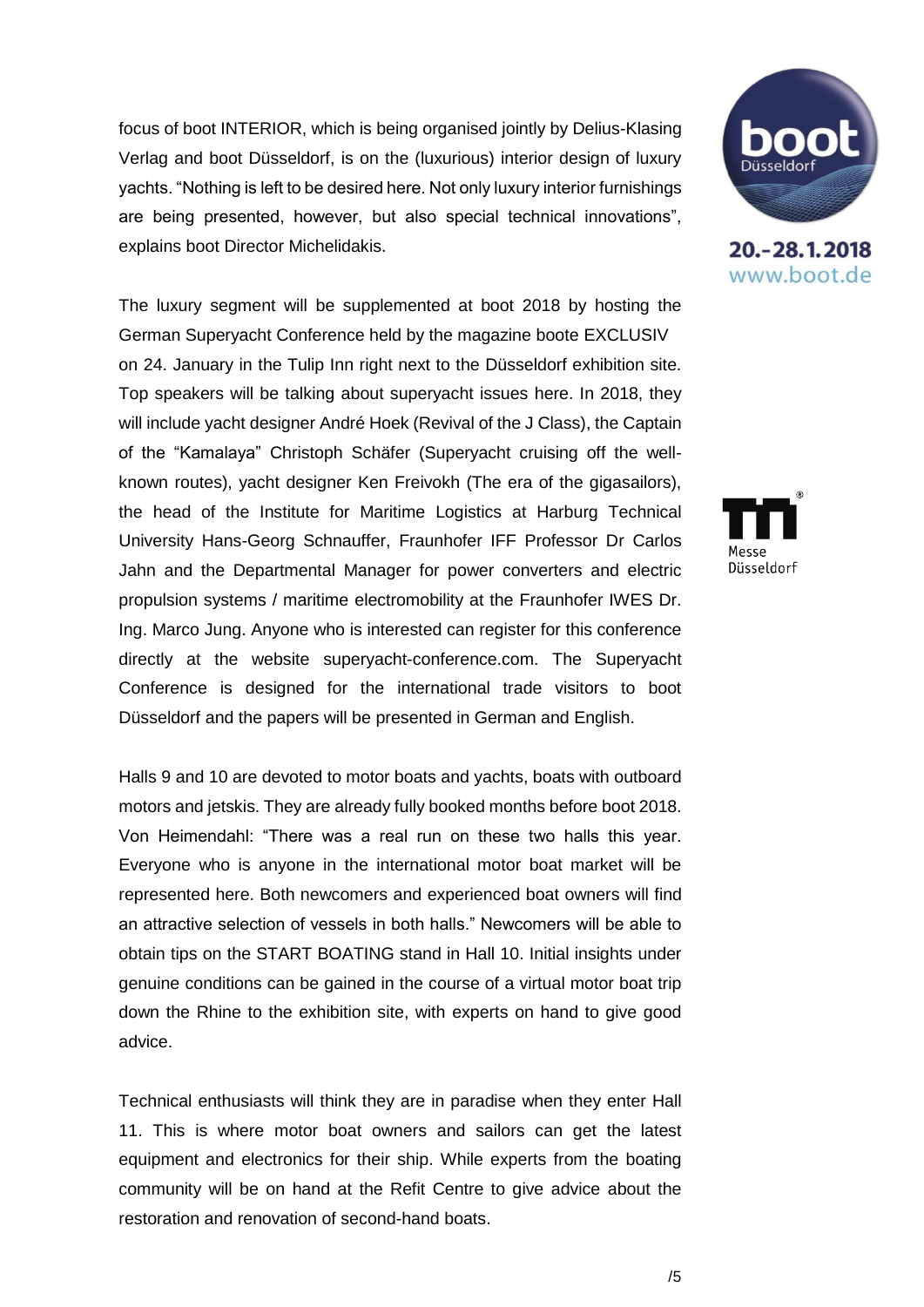Beach Life stands for shopping at its best. Hall 12 offers a wide range of maritime clothing, decorative articles and accessories for the on-board pantry or salon – as well as fun water toys. Children will be glad to hear that the bouncy pirate castle will be back at boot too, so that young visitors can play while their parents look around the stands undisturbed. Hall 12 also houses the boot.club lounge with free WLAN access for all members. Membership of the boot.club is free of charge and entitles members to buy cheap online tickets to boot for just EUR 15.00. More than 90,000 people are already members of the club at the moment and are taking advantage of the benefits it has to offer [\(www.boot.de\)](http://www.boot.de/).

Hall 13 concentrates on holidays by and on the water. A 90-metre "river" is available there to try out paddling and the most beautiful destinations for water sports holidays are being presented on the stage at the new Travel World. "Holidays on the Water" is an interesting new feature at boot. Hall 13 at boot includes not only houseboat suppliers but also charterers and wellknown travel agencies where bookings can be made directly.

Marinas, charter companies and sailing schools highlight popular international sailing locations in Hall 14. The Elba Sailing Centre in picturesque Bagnaia Bay has already been exhibiting at boot for 30 years, for example. Children and sailing enthusiasts who are young at heart can take over the tiller themselves in the boot sailing school pool. Enormous wind machines make sure there is a stiff breeze to send the dinghies skimming across the water. Hall 14 is also home to the water sports associations, which will be providing extensive information about sailing and motor boating on oceans, waterways and lakes and will be available to give advice to anyone interested.

"A look at Halls 15 to 17 will make any sailor's heart beat faster. We are expecting numerous boat premieres where large 60- to 70-foot sailing yachts are concerned too. The halls will be completely full", Petros Michelidakis reveals and adds: "We are registering substantial growth with multihull boats in particular. Interest in multihull models has also increased by leaps and bounds on the back of a veritable boom in recreational sailing." Current developments and trends like foiling as well as gripping reports by professionals and blue water sailors are the focus on the sailing stage in



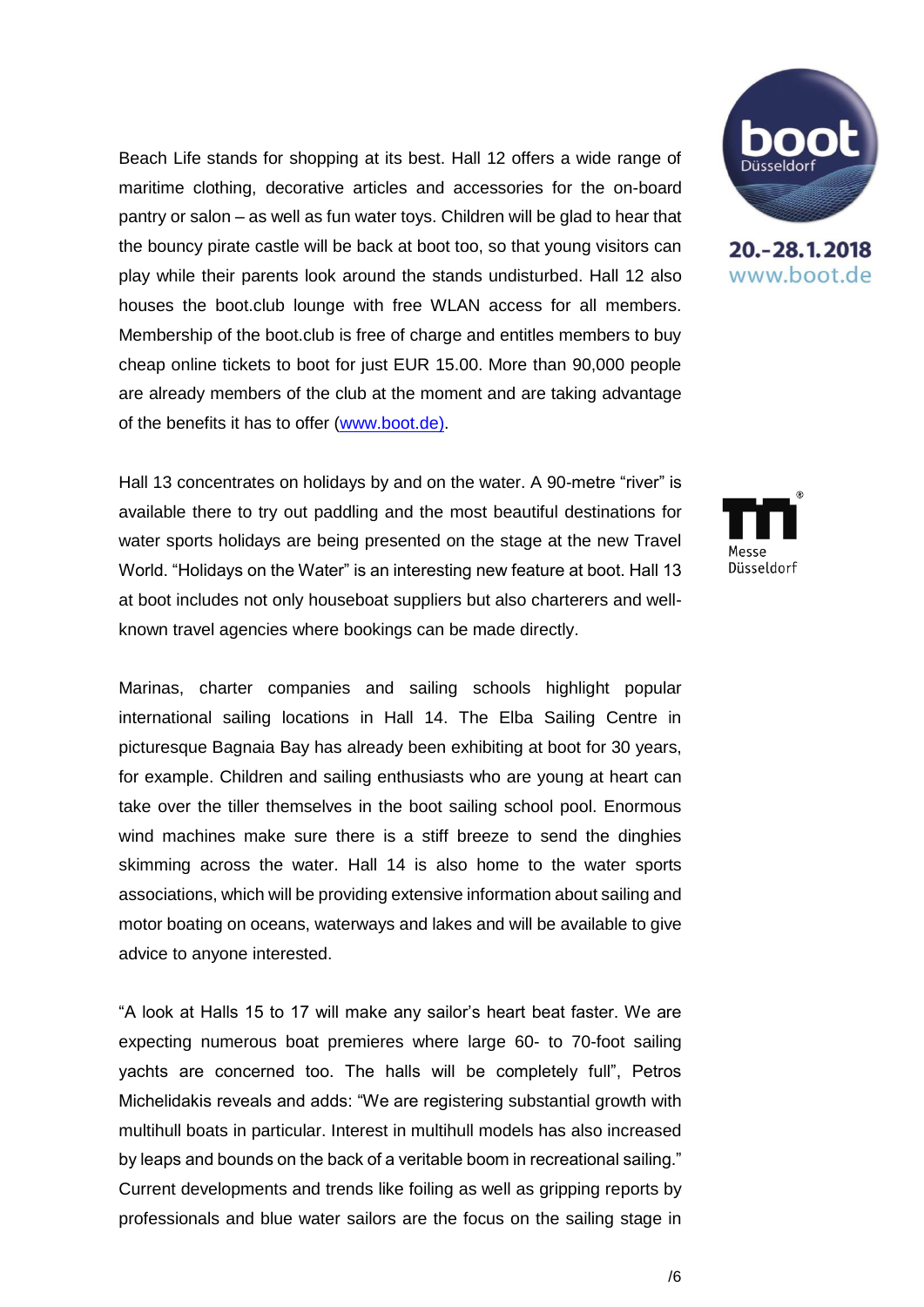Hall 15. All the different aspects of recreational sailing will be covered at the Sailing Centre, with a programme consisting of over 200 different items and more than 70 speakers over a period of nine days – surrounded by 20 stands representing the class associations.

Protection of the world's oceans and waterways has been an issue of central importance to boot Düsseldorf for many years now. On behalf of his foundation, the German Ocean Foundation and boot, Prince Albert of Monaco for the first time called on the scientific and industrial communities as well as society in general to enter projects for the "ocean tribute" Award 2018 when he spoke at boot 2017. "And this should be done as quickly as possible", stresses boot Director Petros Michelidakis: "because our prestigious jury studies the entries very conscientiously and will be examining each individual one closely to determine its benefits for ocean and waterway protection. That takes a great deal of time". Relevant projects can be registered at the addres[s award@boot.de,](mailto:award@boot.de) with an outline presenting their concept on a maximum of two pages. What is important in this context is information about the objectives, the target group, the implementation methods and organisation as well as the results and the players making up the team. The jury will then choose the nominated projects; they will be presented to the public with photographic and video material at [https://oceantributeaward.boot.de.](https://oceantributeaward.boot.de/) The winners of the three Awards in the science, industry and society categories will be announced and honoured at boot Düsseldorf in January 2018.